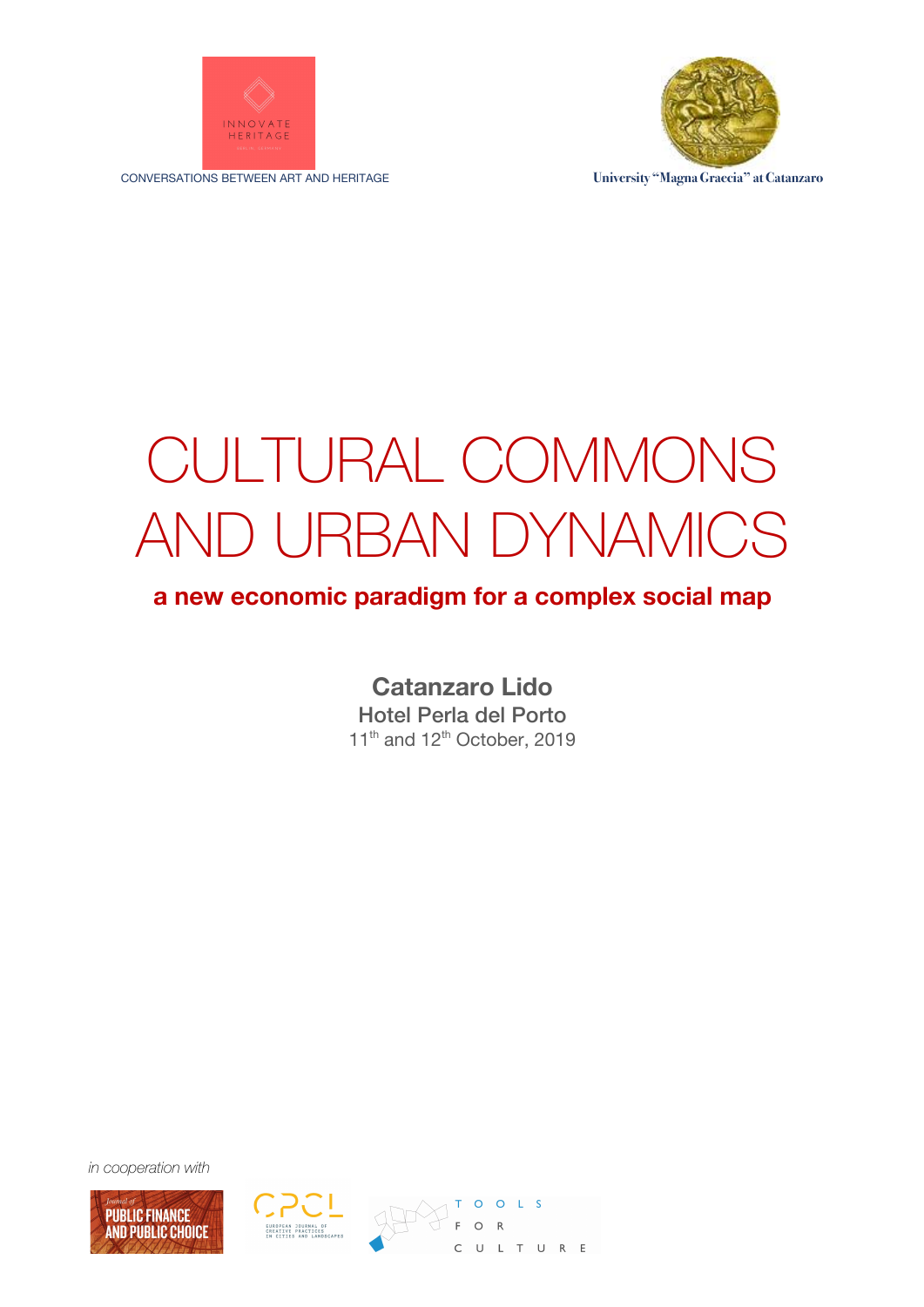# October, 11<sup>th</sup>, 2019

#### 09:30 *welcoming addresses* Giovanni Battista **De Sarro** *Chancellor, UMG-Università Magna Graecia* Geremia **Romano** *Director of the Department of Laws, Economics and Sociology, UMG* Domenico **Schiava** *Director of the Department for Cultural Heritage, Regione Calabria* Caterina **Benincasa** *Founder of Innovate Heritage* part one **ART AND THE CITY, DIALOGUES BETWEEN INFRASTRUCTURE AND COMMUNITY** chair Michele **Trimarchi** 10:00 *keynote speaker* Martina **Löw** Social and spatial uncertainty and inequality. The refiguration of spaces as today's challenge for cities 10:30 Valeria **Morea** Between cultural and urban: public art and the rise of relational commons Danila **Longo** Enhancing human and urban capital: a value-oriented approach Enrico **Bertacchini** Cultural capital, districts and commons: toward an integrated economic approach on heritage and sustainable development

### 11:30 **coffee break**

12:00 Mariangela **Dalfovo**

The rocking cradle of creativity. Tales of inertia and frictions, cultural and urban transformations, creative actions.

Pablo **Arboleda** and Pawel **Jankiewicz** Berlin, a repurposed ruin, and constant change as the fixed condition: A photo-comic

- 12:40 Ruxandra **Lupu** presentation of the art workshop **Spaesi | the poetics of identity in the contemporary city**
- 13:00 **lunch**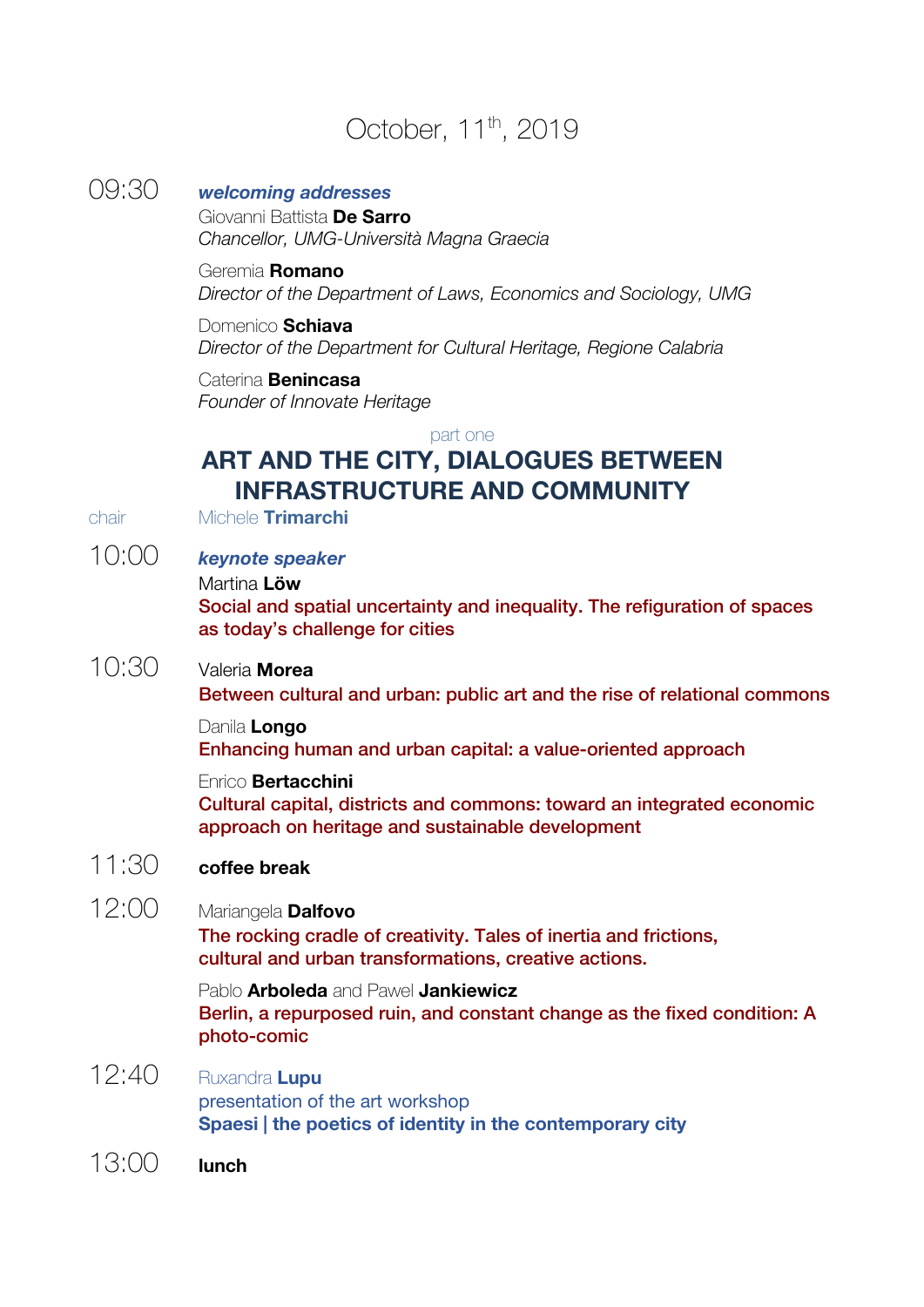### part two

# **POLITICS, BUREAUCRACY AND SOCIETY**

| chair | <u>, , , , , , , , , , , , , , , ,</u><br>Emanuela Macri                                                                                                                               |
|-------|----------------------------------------------------------------------------------------------------------------------------------------------------------------------------------------|
| 15:30 | keynote speakers<br>Manfred Holler<br>Power in networks and the urban space<br>Emma Galli and Giampaolo Garzarelli<br>Revisiting the theory of the commons: from goods to social order |
| 16:30 | Ruxandra Lupu<br>art workshop   interactive session one                                                                                                                                |
| 17:00 | Federica <b>Antonucci</b><br>From urban commons to commoning as social practice:<br>The Italian experience of Terni                                                                    |
|       | Lidia Errante<br>Public space: mapping the physical, social and cultural accessibility                                                                                                 |
|       | llaria <b>Bollati</b><br>Design for a welcoming city: urban spaces and tourist flows                                                                                                   |
| 18:00 | coffee break<br>Ruxandra Lupu<br>art workshop   interactive session two                                                                                                                |
| 18:30 | Nathalie Colasanti, Luca Giachi, Marco Meneguzzo and Francesca Proja<br>Urban commons, participation and conflict:<br>the case of Santa Maria della Pietà                              |
|       | Arthur <b>Clay</b><br>iJackers Guide to social protest in public space                                                                                                                 |
|       | Verena Lenna, Roberto Randazzo and Michele Trimarchi<br>Beyond legislation: self-regulation of urban commons                                                                           |
| 19:30 | Ruxandra Lupu<br>art workshop   interactive session three                                                                                                                              |
| 20:00 | dinner                                                                                                                                                                                 |